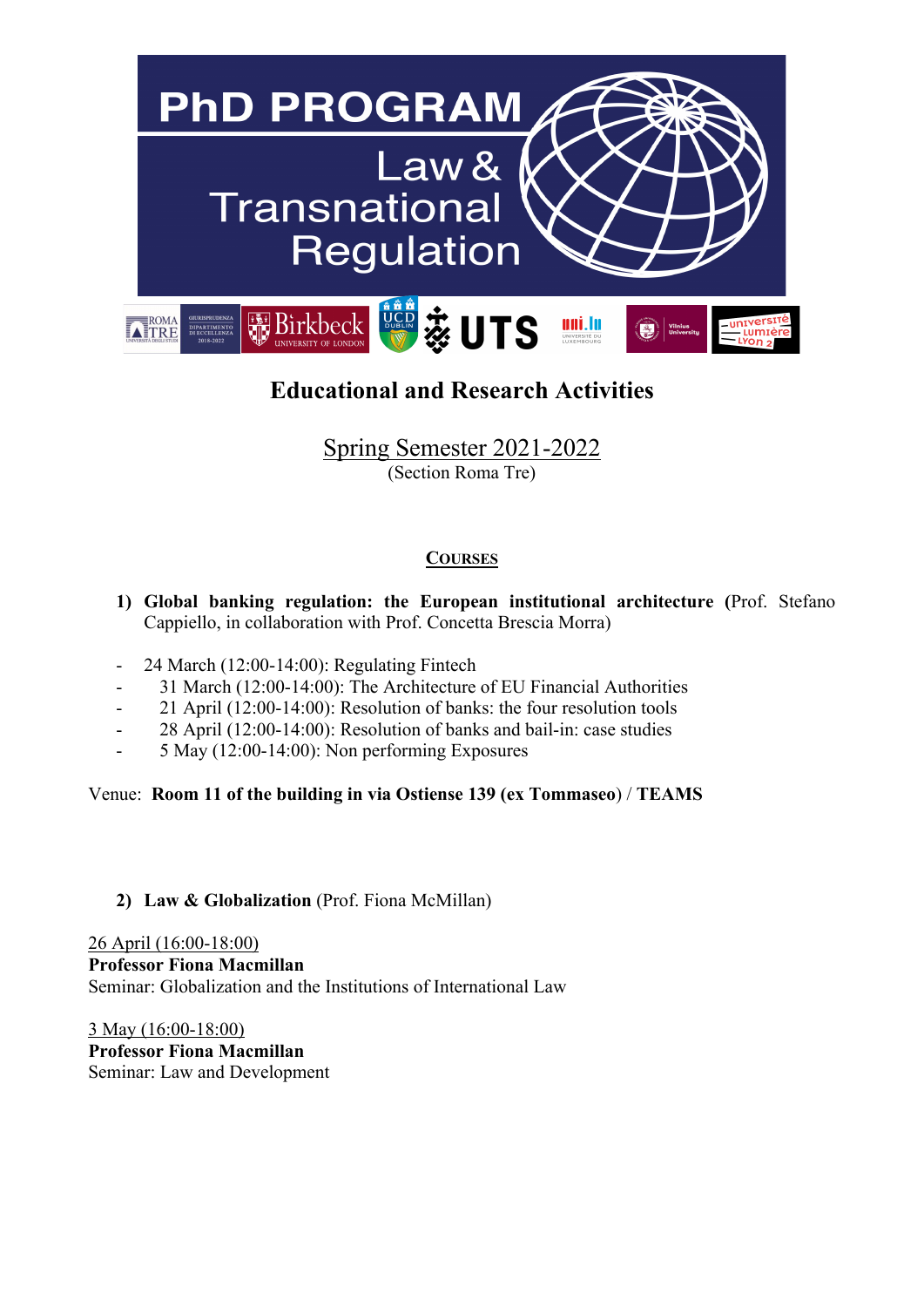

11 May (16:00-18:00)

**Professors Merima Bruncevic, Emilios Christodoulidis, Professor Fiona Macmillan, Professor Scott Veitch and Dr Walter Abalo** Book Presentation: Emilios Christodoulidis, *The Redress of Law* (Cambridge University Press, 2021)

17 May (16:00-18:00)

**Professor Fiona Macmillan** Seminar: The WTO, the Globalization of Copyright and the Export of Western Culture

20 May (16:00-18:00)

**Professor Vincenzo Zeno-Zencovich** Seminar: The Mediterranean and Legal Pluralism

24 May (16:00-18:00)

**Professor Andrea Guaccero** Seminar: The Globalization of Corporate Law

Venue: **TEAMS**

#### **LECTURES AND SEMINARS**

#### **March 11, 2022, 12:00 to 14:00**

Seminar: *Transnational Issues in the Adaptation of Long-Term Contracts Key-note speaker* Prof. Dimitri Dodhzev, Dean of the Moscow School of Social and Economic Sciences (MSSES) *Discussants* Andrea Guaccero, Roma Tre University Giacomo Rojas Elgueta, Roma Tre University Anna Veneziano, Deputy Secretary General, Unidroit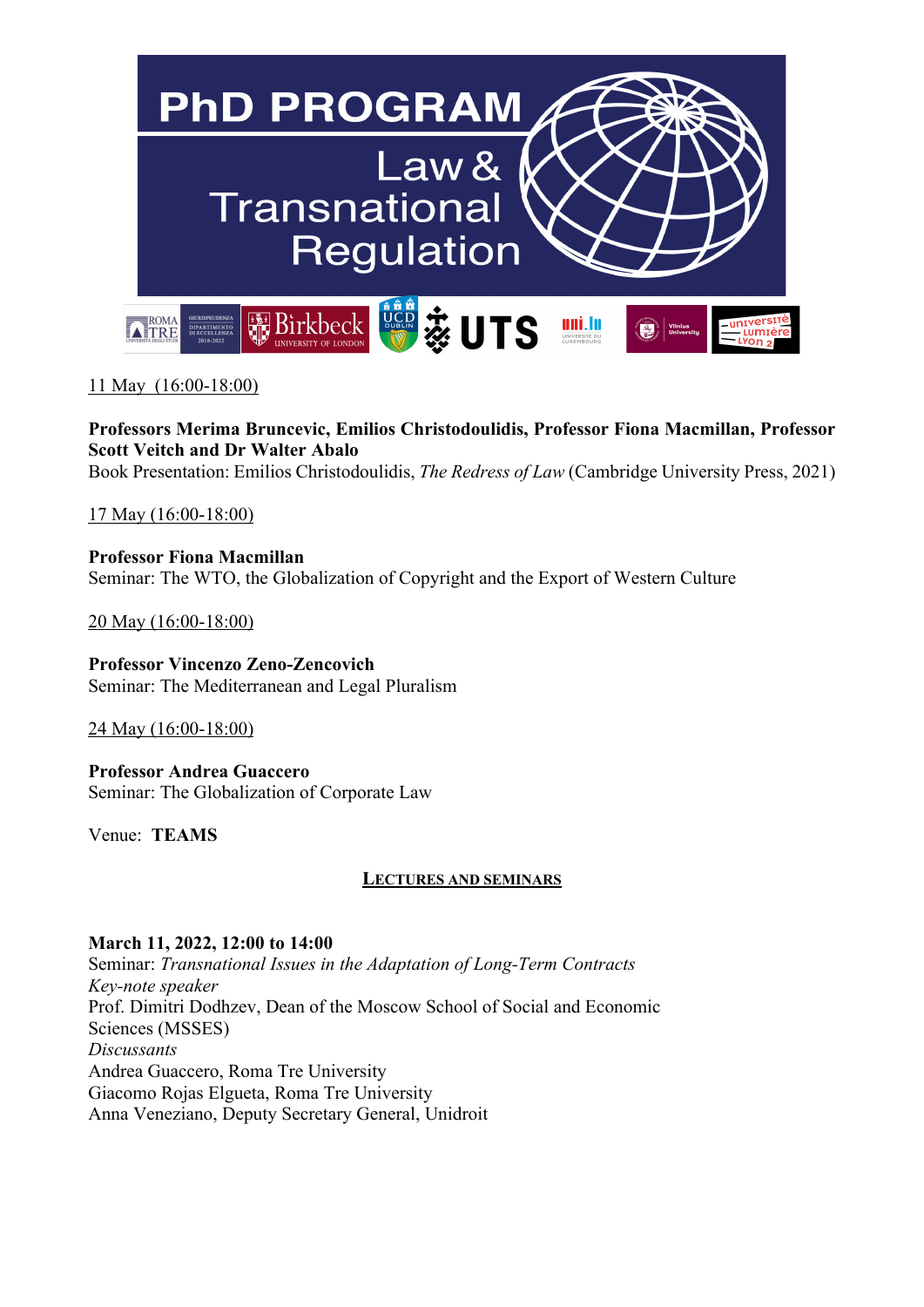

**March 28, 14:00 – 16:00** 

Prof. Elise Poillot (Luxembourg)

Les liaisons dangereuses*: when data protection meets consumer law*

#### **April 4, 6, 11, 13, 2022, 14:00-16:00**

Four Seminars with Professor P.E. Moyse (McGill)

- 1) IP and innovation in a bijural system (Canada)
- 2) The MAR (making available right). The Gordian Knot
- 3) Obsolescence I : Myth, Metaphors and The Trial of IP
- 4) PPP : Private-Public Partnership or Privatization of Data Through Public Property ? (Seminar with Fiona Macmillan, Giorgio Resta and Merima Bruncevic)

#### **April 12, 10:00 – 12:00**

Prof. I. Pingel (Sorbonne) *Le recours aux valeurs en droit de l'Union européenne : rempart ou agent des crises?*

**April 20, 14:00 -18.00** Conference (Organized by Prof. R. Baratta) *L'interpretazione del diritto nell'ordine giuridico dell'Unione Europea* Speakers: R. Baratta, S. Sciarra, I. Pingel, F. Peraldi Léneuf, R. Cisotta et al.

#### **April 28, 14:30**

Prof. Aoife Nolan (Nottingham Un.) *Children's Rights: A testing Ground for Key Issues in Intenational Human Rights Law*

**May 11, 12:00-14:00**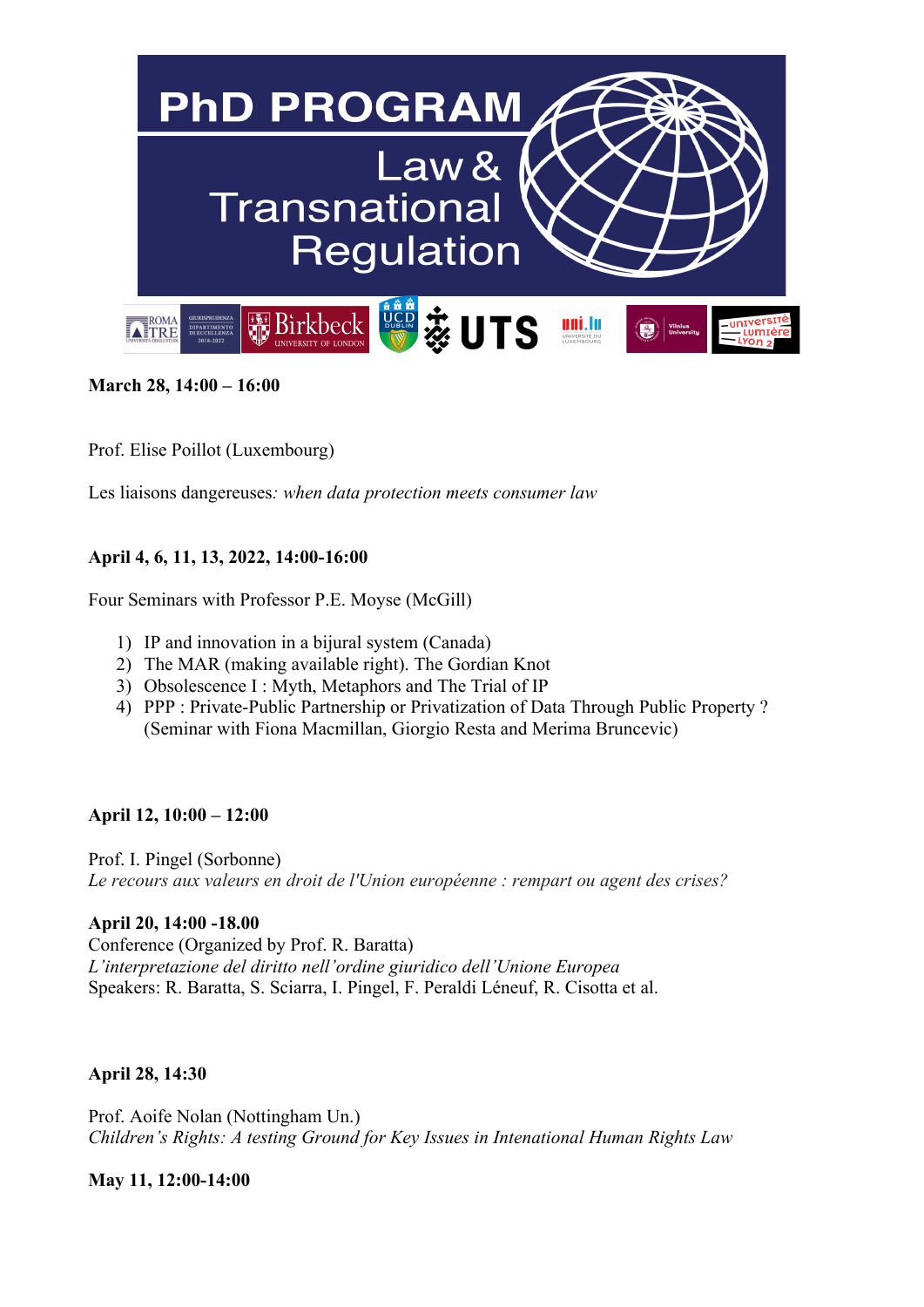

Visiting Prof. Scott Veitch (Hong Kong) Prof. Emilios Christodoulidis (Glasgow) Prof. Fiona Macmillan (Roma Tre/Birkbeck)

### **May 12, 9:00-13:00**

Conference *Blockchain and the Law* With F. Möslein, F. Annunziata, N. Vardi, M. Colangelo, C. M. Cascione and others

**May 18, 14:00-16:00** Prof. F. Mezzanotte *Liability regimes in the Internet of Things*

**May 19, 14:30** Seminar (Prof. De Santis) *Dialogos sulla giustizia civile*

#### **May 24, 14:00-16:00**

Prof. Aurelia Colombi Ciacchi (Groningen) *Comparing judicial cultures of fundamental rights horizontality in Europe*

#### **June 28, 12:00-14:00**

Prof. Carla R. Reyes (SMU Dedman School of Law, Unidroit)

*Emerging Technology's Language Wars: Interrogating Whether Interdisciplinary Language Impacts the Creation, Harmonization, and Unification of Law Related to Emerging Technology* 

#### **Students' Teaching Activities (GLS)**

*Introduction to legal research*